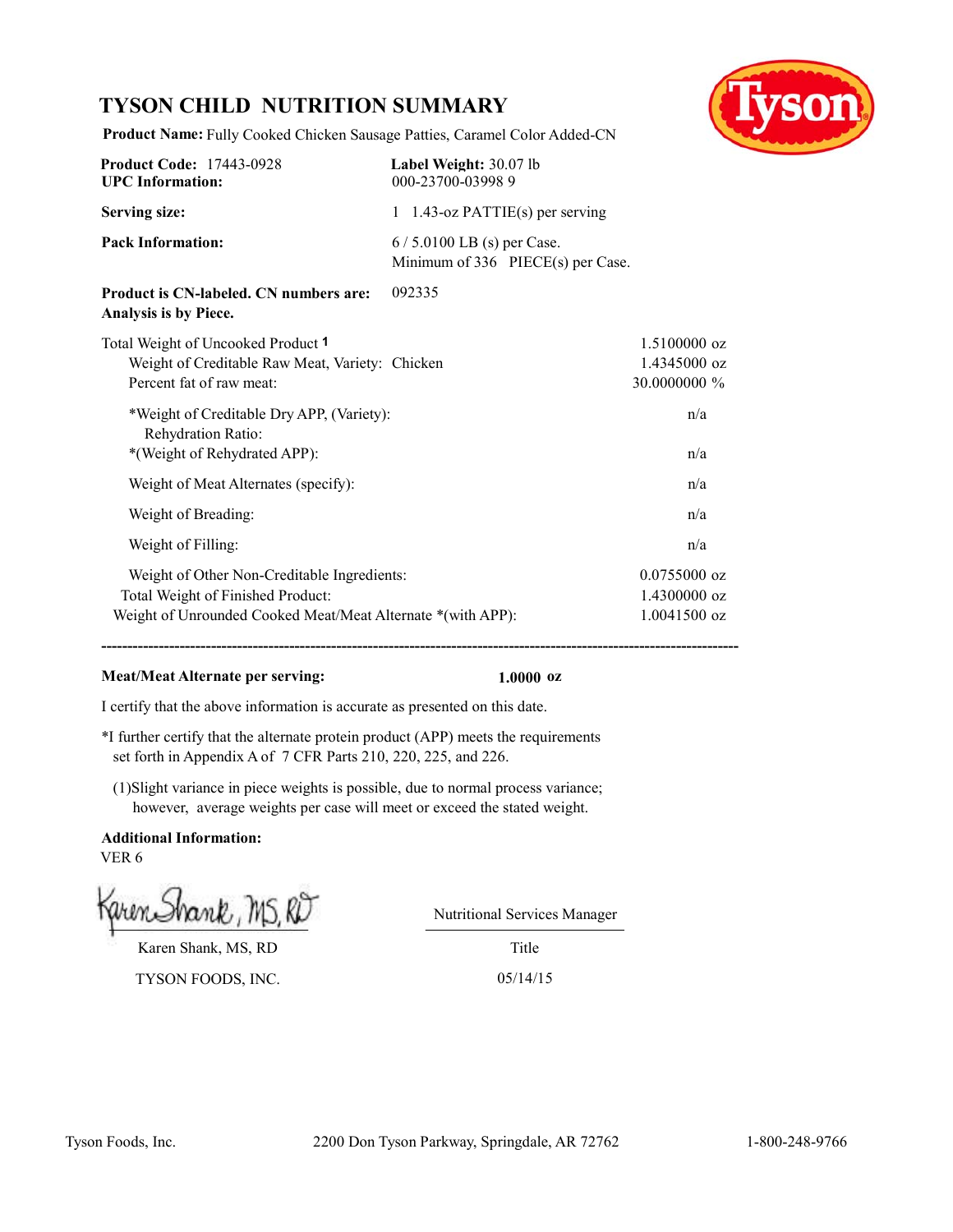# **Product Information**



#### **Chicken Sausage Patties, 1.43 oz.**

Product Code: 17443-928 UPC Code: 00023700039989

- Available for commodity reprocessing USDA 100103
- Utilizes all dark meat to help keep commodity pounds in balance and extend commodity dollars further than beef, pork, or turkey
- Consistent piece sizes for easy CN portioning and cost control
- Better nutritionals than traditional beef or pork options
- Great sausage flavor that makes the perfect breakfast sandwich when paired with a biscuit, english muffin or bagel

#### **PREPARATION**

Appliances vary, adjust accordingly. Conventional Oven Place frozen patties on baking sheet pan. Cook<br>at 350°F for 9 to 11 minutes. Convection Oven Place frozen patties on baking sheet pan. Cook at 325°F<br>for 5 to 7 minutes minutes.

#### **PIECE COUNT**

Minimum of 336 PIECE(s) per Case

#### **MASTER CASE**

| Gross<br>Weight | 32.8403 IB | Width:  | 15.75 IN   |
|-----------------|------------|---------|------------|
| Net<br>Weight   | $30.07$ IB | Length: | 23.5625 IN |
| Cube:           | 2 FT       | Height: | 9.3125 IN  |

#### **PALLET CONFIGURATION**

#### **STORAGE**

| Shelf Life:     | 270 days |
|-----------------|----------|
| Storage Temp:   | 0 F      |
| Storage Method: | Frozen   |



**CN Label:** Yes

**CN Label Numbers:** 092335

**CN Statement:** One 1.43 oz. fully cooked chicken sausage pattie provides 1.00 oz. equivalent meat for the Child Nutrition Meal Pattern Requirements.

To obtain a signed copy of the CN statement for this item, please contact the Tyson Food Service Concierge via [e-mail](mailto:fscomments@tyson.com) or call 1-800 - 248 -9766.

#### **INGREDIENTS**

Boneless dark chicken, seasoning [salt, dextrose, spices, beef flavor (contains salt, autolyzed yeast extract, beef extract), maltodextrin, beef fat, modified corn starch, onion powder, yeast extract, natural flavor, garlic powder, sodium succinate, beef gelatin, gum arabic, ascorbic acid], modified food starch, water, sodium phosphates, caramel color, natural flavors.

CONTAINS NO ALLERGENS

#### **tysonfoodservice.com** 1-800-24-TYSON

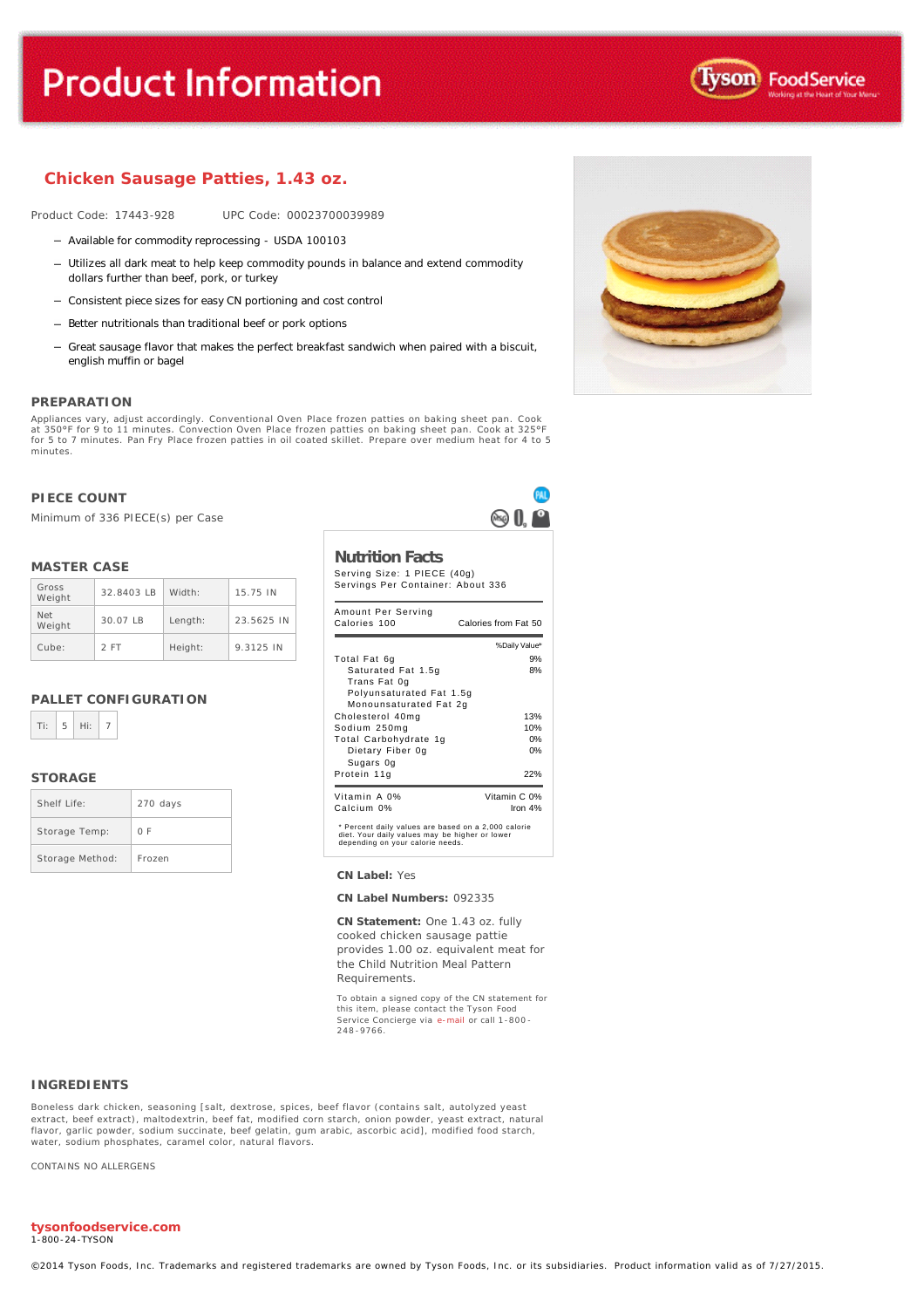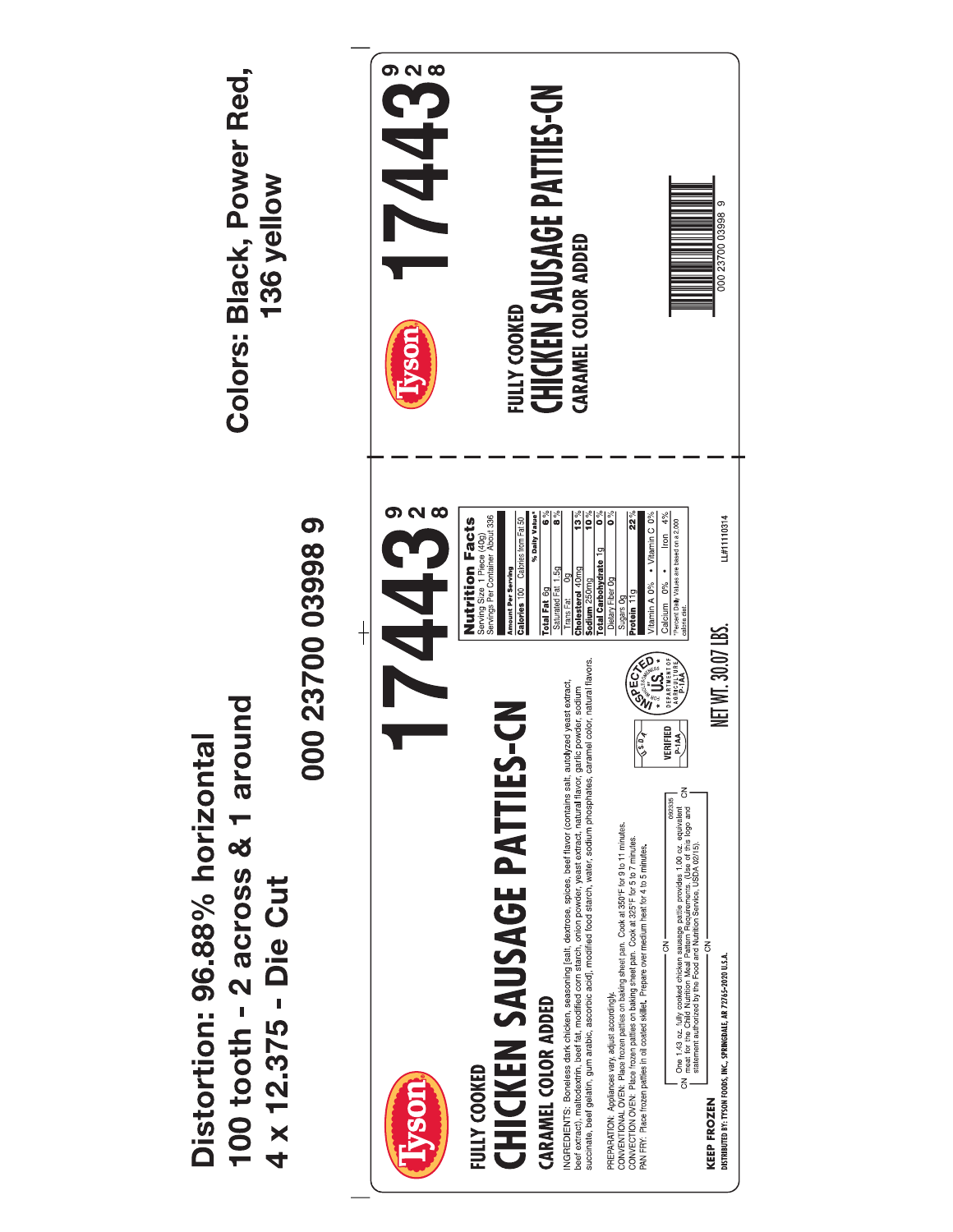

### Sample Product Formulation Statement (Product Analysis) for Meat/Meat Alternate (M/MA) **Products**

Child Nutrition Program operators should include a copy of the label from the purchased product carton in addition to the following information on letterhead signed by an official company representative.

| <b>Description of Creditable</b>                                                          | <b>Ounces per Raw</b> | Multinly FRG Vield/ | $C$ reditable |  |
|-------------------------------------------------------------------------------------------|-----------------------|---------------------|---------------|--|
| Please fill out the chart below to determine the creditable amount of Meat/Meat Alternate |                       |                     |               |  |
| I. Meat/Meat Alternate                                                                    |                       | $1P1 = 1.1302$      |               |  |
|                                                                                           |                       |                     |               |  |
| Manufacturer: Tyson Foods, Inc Case/Pack/Count/Portion/Size: 30.07 #MC/ 33LOPC            |                       |                     |               |  |
| Product Name: FC Chicken Saus age Potties alcode No.: 17443-028                           |                       |                     |               |  |

| <b>Description of Creditable</b><br>Ingredients per<br><b>Food Buying Guide (FBG)</b> | <b>Ounces per Raw</b><br><b>Portion of Creditable</b><br>Ingredient | Multiply | FBG Yield/<br><b>Servings</b><br>Per Unit | Creditable  <br>Amount * |
|---------------------------------------------------------------------------------------|---------------------------------------------------------------------|----------|-------------------------------------------|--------------------------|
| Buneless Chicken W/SKIN                                                               | 4345                                                                |          |                                           | 1,004 P                  |
| In Not. Prop.                                                                         |                                                                     |          |                                           |                          |
|                                                                                       |                                                                     |          |                                           |                          |
| A. Total Creditable M/MA Amount                                                       |                                                                     |          |                                           |                          |

\*Creditable Amount - Multiply ounces per raw portion of creditable ingredient by the FBG Yield Information.

#### II. Alternate Protein Product (APP)

If the product contains APP, please fill out the chart below to determine the creditable amount of APP. If APP is used, you must provide documentation as described in Attachment A for each APP used.

| Description of APP,<br>manufacture's name,<br>and code number                    | <b>Ounces</b><br>Dry APP<br><b>Per Portion</b> | <b>Multiply</b> | $%$ of<br>Protein<br>$As-Is*$ | Divide by<br>$18**$ | Creditable<br><b>Amount</b><br>$APP***$ |
|----------------------------------------------------------------------------------|------------------------------------------------|-----------------|-------------------------------|---------------------|-----------------------------------------|
|                                                                                  |                                                |                 |                               | $\div$ by 18        |                                         |
|                                                                                  |                                                |                 |                               | $\div$ by 18        |                                         |
|                                                                                  |                                                |                 |                               | $\div$ by 18        |                                         |
| <b>B. Total Creditable APP Amount</b>                                            |                                                |                 |                               |                     |                                         |
| C. TOTAL CREDITABLE AMOUNT $(A + B$ rounded down to<br>nearest $\frac{1}{4}$ oz) |                                                |                 |                               |                     |                                         |

\*Percent of Protein As-Is is provided on the attached APP documentation.

\*\*18 is the percent of protein when fully hydrated.

\*\*\* Creditable amount of APP equals ounces of Dry APP multiplied by the percent of protein as-is divided by 18. Total Creditable Amount must be rounded down to the nearest 0.25oz (1.49 would round down to 1.25 oz meat equivalent). Do not round up. If you are crediting M/MA and APP, you do not need to round down in box A (Total Creditable M/MA Amount) until after you have added the Total Creditable APP Amount from box B to box C.

Total weight (per portion) of product as purchased [7302

 $1.000$ 

Total creditable amount of product (per portion)

(Reminder: Total creditable amount cannot count for more than the total weight of product.)

I certify that the above information is true and correct and that a  $\frac{1}{4}$  unce serving of the above product (ready for serving) contains  $\log$  ounces of equivalent meat/meat alternate when prepared according to directions.

I further certify that any APP used in the product conforms to the Food and Nutrition Service Regulations (7 CFR Parts 210, 220, 225, 226, Appendix A) as demonstrated by the attached supplier documentation.

| have ms.A<br>Karen  |       | Jutnition Manager, R& |
|---------------------|-------|-----------------------|
| Signature           | Title |                       |
| Karen Shank, MS, RD |       | 479) 290-36           |
| Printed Name        | Date  | Phone Number          |